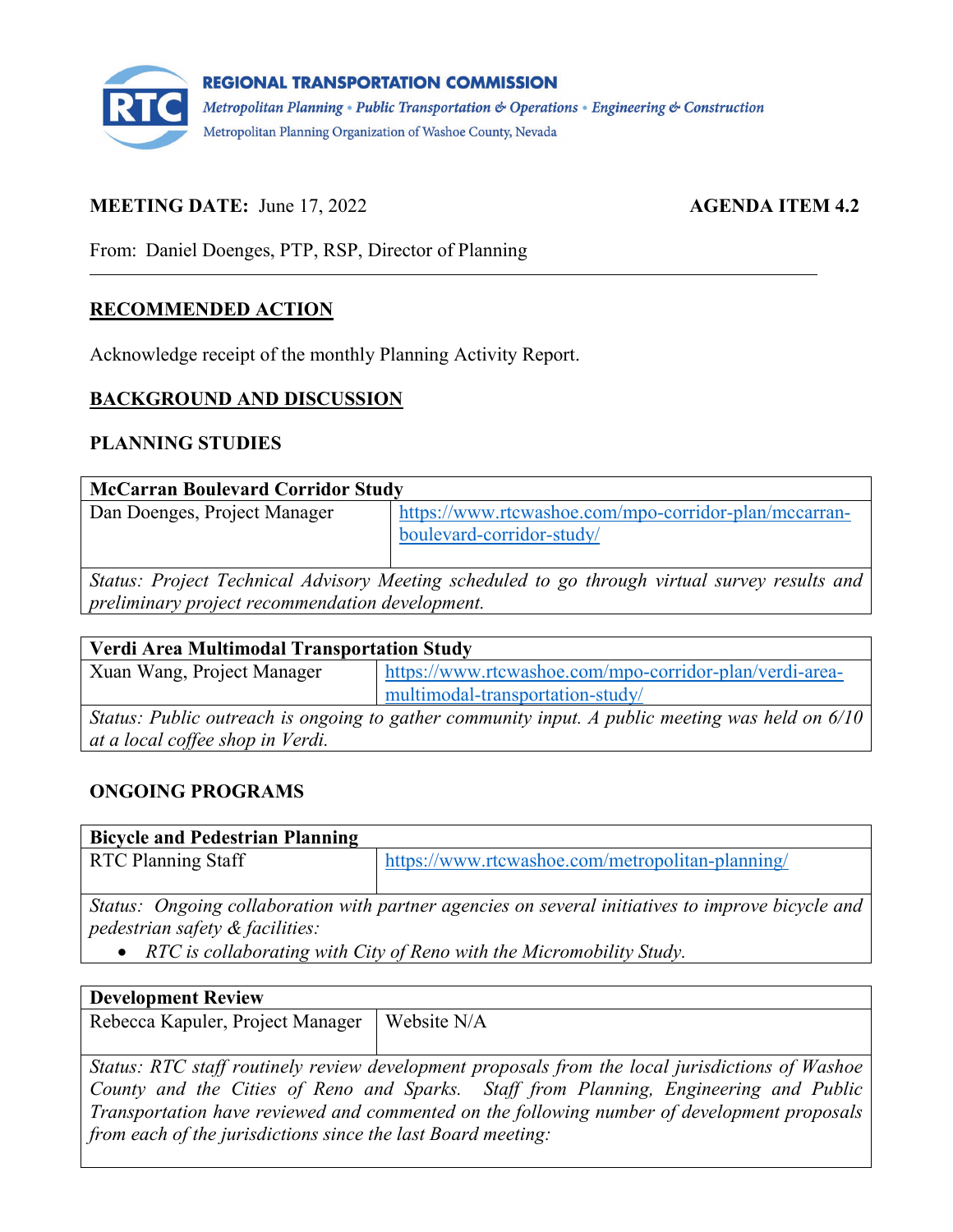- *Washoe County – 0*
- *City of Reno – 14*
- *City of Sparks – 0*

*This does not include proposals that were reviewed on which staff did not have any comments.*

## **Vision Zero Truckee Meadows**

Rebecca Kapuler, Project Manager | <https://visionzerotruckeemeadows.com/>

*Status: The next meeting is scheduled for June 13, 2022*

# **COMMUNITY AND MEDIA OUTREACH ACTIVITIES**

| <b>Outreach Activities</b> |                                                                                       |  |
|----------------------------|---------------------------------------------------------------------------------------|--|
|                            | Lauren Ball, Project Manager                                                          |  |
|                            | Status: RTC staff conducted the following outreach activities from May $9$ – June 17: |  |
|                            |                                                                                       |  |
| $May\,9$                   | Bonnie Weber's Older Americans Month Luncheon - FlexRIDE Presentation                 |  |
| May $10$                   | Senior Citizens Advisory Committee - TOPS presentation                                |  |
| May $16$                   | Steamboat Project Presentation - City of Reno Virtual Public Meeting                  |  |
| May $18$                   | American Society of Adaptation Professionals (ASAP) - Oddie Wells Presentation        |  |
| May $19$                   | Stuff A Bus for Seniors at Sparks Target                                              |  |
| May $19$                   | Northern Nevada Facilities Managers Association - Presentation on RTC's Fleet         |  |
|                            | Electrification and Facilities strategies                                             |  |
| May $19$                   | Fleet Pros (Fleet Managers Association) Presented on RTC's efforts on Fleet           |  |
|                            | Electrification                                                                       |  |
| May 20                     | Older Americans Month Presentation at Sparks Library - Transportation Options         |  |
|                            | for Seniors                                                                           |  |
| May 24                     | Safe Routes to School Outreach Table - Reed High School                               |  |
| June 1                     | RTC Technical Advisory Committee (TAC) Meeting                                        |  |
| June 2                     | RTC Citizens Multimodal Advisory Committee (CMAC) Meeting                             |  |
| June 2                     | Sage Ride School – Presented on Transportation Funding                                |  |
| June $10$                  | Outlaw Coffee Shop Pop-Up Event - RTC Verdi Study Outreach                            |  |

## **Media Relations & Social Media**

Lauren Ball, Project Manager

*Status: The RTC issued five news releases and received 12 media inquiries regarding the new traffic signal at Beckwourth Drive and Golden Valley Road, the RTC's Citizens Multimodal Advisory Committee, the Steamboat Parkway Improvement Project public meeting, Stuff A Bus for Seniors, office hours and transit schedules on Memorial Day, traffic control changes for RTC's Sky Mountain Drive/Sky Valley Drive project, transportation planning for growth in the North Valleys, how inflation could impact future RTC construction projects, and more.*

*Social media was used to promote and provide information about the RTC Board Meeting, the RTC's Citizens Multimodal Advisory Committee, the Steamboat Parkway Improvement Project*